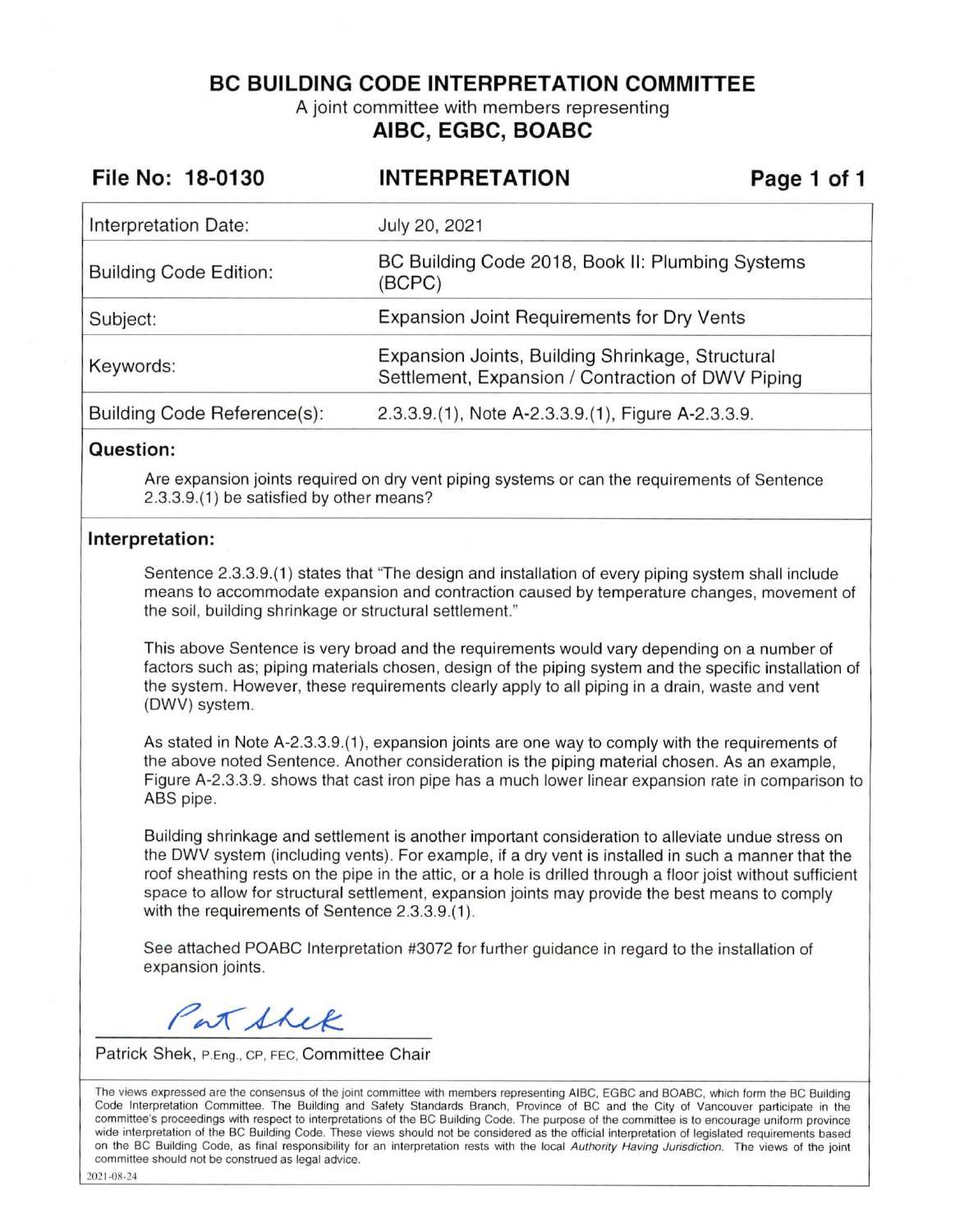

# **POABC INTERPRETATION**

**PLUMBING OFFICIALS' ASSOCIATION OF B.C.** 

'

| Manual Reference Section: 3 | 1998 Code Reference: |  |  |
|-----------------------------|----------------------|--|--|
| Date: December 2, 2004      | Sentence 7.3.3.10.   |  |  |
| Interpretation No.: 3072    | Page #: 1 of 2       |  |  |

#### - **Questions:**

Although the 1998 BC Building Code - Part 7 Plumbing Services contains requirements for consideration of expansion and contraction of piping systems in buildings, there are no example drawings how this may be provided for in DWV systems. Can POABC provide suggested methods of how expansion joints and anchors may be installed?

### **Interpretation:**

Sentence 7.3.3.10.(1) states "The design and installation of every piping system shall, where necessary, include means to accommodate expansion and contraction of the piping system caused by temperature change or the movement of the soil, and building shrinkage." Although the appendix is referenced, no illustrative examples are provided.

 $\epsilon$ 

The appendix of the 1992 edition of the BC Building Code - Part 7 Plumbing Services did contain some illustrative examples of expansion joint installations in DWV systems. It is recommended that those previous illustrative examples combined with manufacturer's installation instructions (if available) be used as a general guide to expansion joint installations. (See Drawing - Page 2)

| Approved: | <b>VIPCC</b> | November 4, 2004 J.S. | <b>LMPCC</b> | December 2, 2004 G.J. |
|-----------|--------------|-----------------------|--------------|-----------------------|